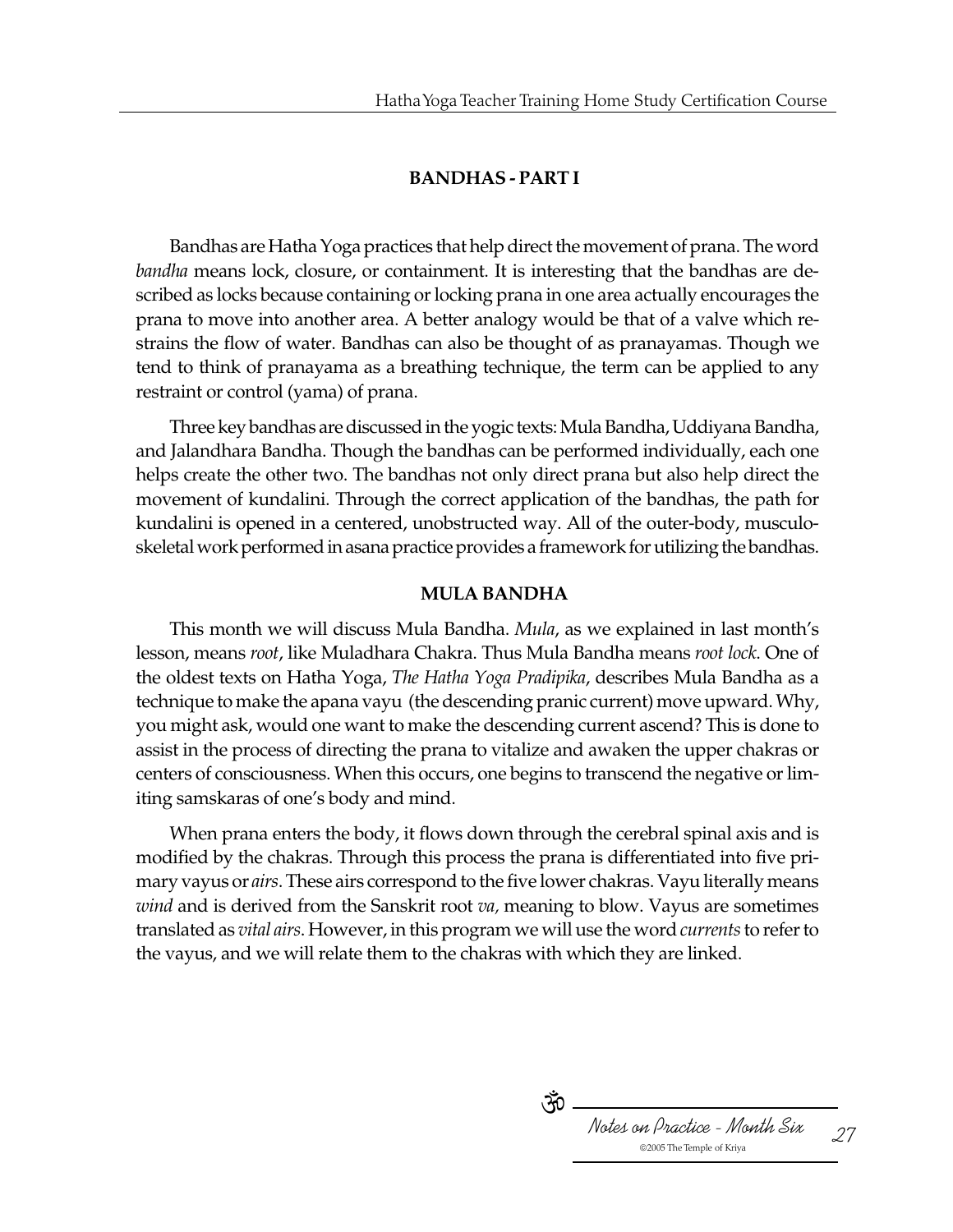Apana vayu is the *current* that relates to the Muladhara Chakra, the chakra at the base of the spine. In Kriya Yoga we call it the Saturn Chakra. It regulates the structure, pattern, and form of our physiology and psychology. Apana is symbolically, and to a large extent literally, the grounding energy of the physical world. Like a tree, the higher we grow, the deeper our roots must be. In order to maximize the benefit of practicing Mula Bandha, the first thing we need to do is cultivate apana vayu.

Yama, niyama, asana, and pranayama form the foundation upon which yoga practice is built. Before real progress can be made through the utilization of the upper limbs of yoga, we need to develop a strong and healthy foundation in our physical, emotional, and intellectual lives. Yama and niyama establish the mental and emotional balance which nourishes and supports our relationships and our interactions with life. Asana and pranayama develop the physiological and pranic balance which is needed to consciously control prana. In the same way that we create a balanced foundation in our lives through the observances of yama and niyama, a pranic foundation is developed in Hatha Yoga through the control of the apana vayu.

# **Asana and Apana Vayu**

Stress, visceral gripping, shallow breathing, scattered and unfocused mental activity—all of these can inhibit the movement of apana vayu. Thus, developing joint stability of the outer body is encouraged in Hatha Yoga to produce the necessary support which allows the visceral body to release its gripping. Everything done in asana practice to create joint stability, especially femur grounding in the hips, helps to cultivate the flow of apana vayu.

The development of inner body or visceral softness also develops apana vayu. Releasing the throat and tongue, together with full breathing (particularly exhalations and belly breathing), cultivates the descending current. When there is a softness of the inner body, the breath can penetrate into the lower body, even all the way down to the pelvic floor. (The pelvic floor is the bowl-like series of muscles that line the bottom of the torso. See page 32 of *Green's Anatomy* .)

Once the inner body experiences this release and there is a softness all the way down to the pelvic floor and the perineum, you can begin to work effectively with apana vayu and the subtle contraction of Mula Bandha.

্কঁ

Notes on Practice - Month Six 28 2005 The Temple of Kriya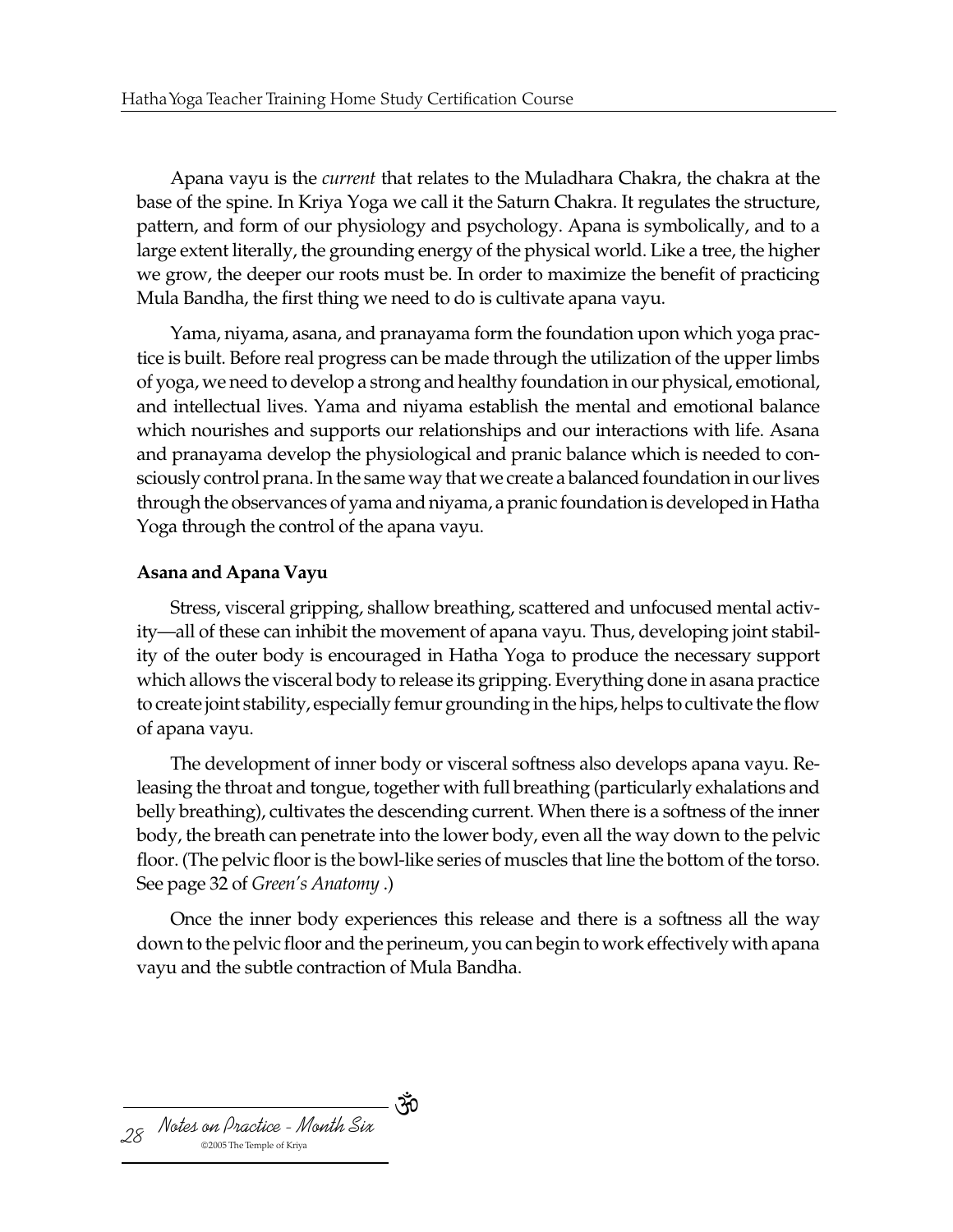### **Cultivating Mula Bandha**

All the asana practice done to balance the rotation of the femurs and pelvis is designed to bring neutrality to the pelvic floor and the perineum. Eventually, when you have experienced what a neutral perineum feels like, this feeling or quality of the perineum can be used as a reference point to teach the legs and pelvis how to work in order to create and sustain this neutrality.

There are many variables that can affect the neutrality of the perineum. When the femurs are *internally* rotated, the sitting bones will lift, and this will tend to broaden the perineum. However, if the internal rotation is carried to an extreme, the perineum will feel as though it is stretching. In contrast, if the femurs are in *external* rotation, the sitting bones will drop and the perineum will tend to narrow. But if the external rotation is carried to an extreme, it will feel as though the perineum is narrowing and gripping. All of this needs to be understood because the actions of the legs and pelvis need to be balanced in order to keep the perineum in a passive and neutral state.

If the inner body is hard or the perineum is gripped or stretched, none of the bandhas can be performed accurately and the full scope of their benefits will not be experienced. Therefore the greater your articulation of asana becomes, the greater your potential for realizing the benefits of the bandhas.

The reason the perineum needs to be passive as you begin to learn Mula Bandha is because it will enable you to differentiate all of the various contractions that are possible in and around this entire area of your body. This is important not only for the proper articulation of Mula Bandha but to insure that you do not inadvertently over-contract the anus or urethra. Sometimes in an effort to begin teaching Mula Bandha, one or both of these contractions may be employed to cultivate awareness in this part of the body. But they are not Mula Bandha; they are different techniques. The anal contraction is called Ashwini Mudra, and the urethral contraction is called Vajroli Mudra.

Once the perineum is experienced in its neutral state, you will become aware that it has four corners. The back corner can be felt at the coccyx, the front corner towards the pubic bone, and the left and right sides just inside the sitting bones. Some sources indicate that each of these points is associated with a particular nadi. The center of the perineum is associated with Sushumna nadi, while the left and right sides are associated with Ida and Pingala nadis. The nadis associated with the front and back are not relevant at this time.

> Notes on Practice - Month Six 29 ্দ $\delta$  . 2005 The Temple of Kriya